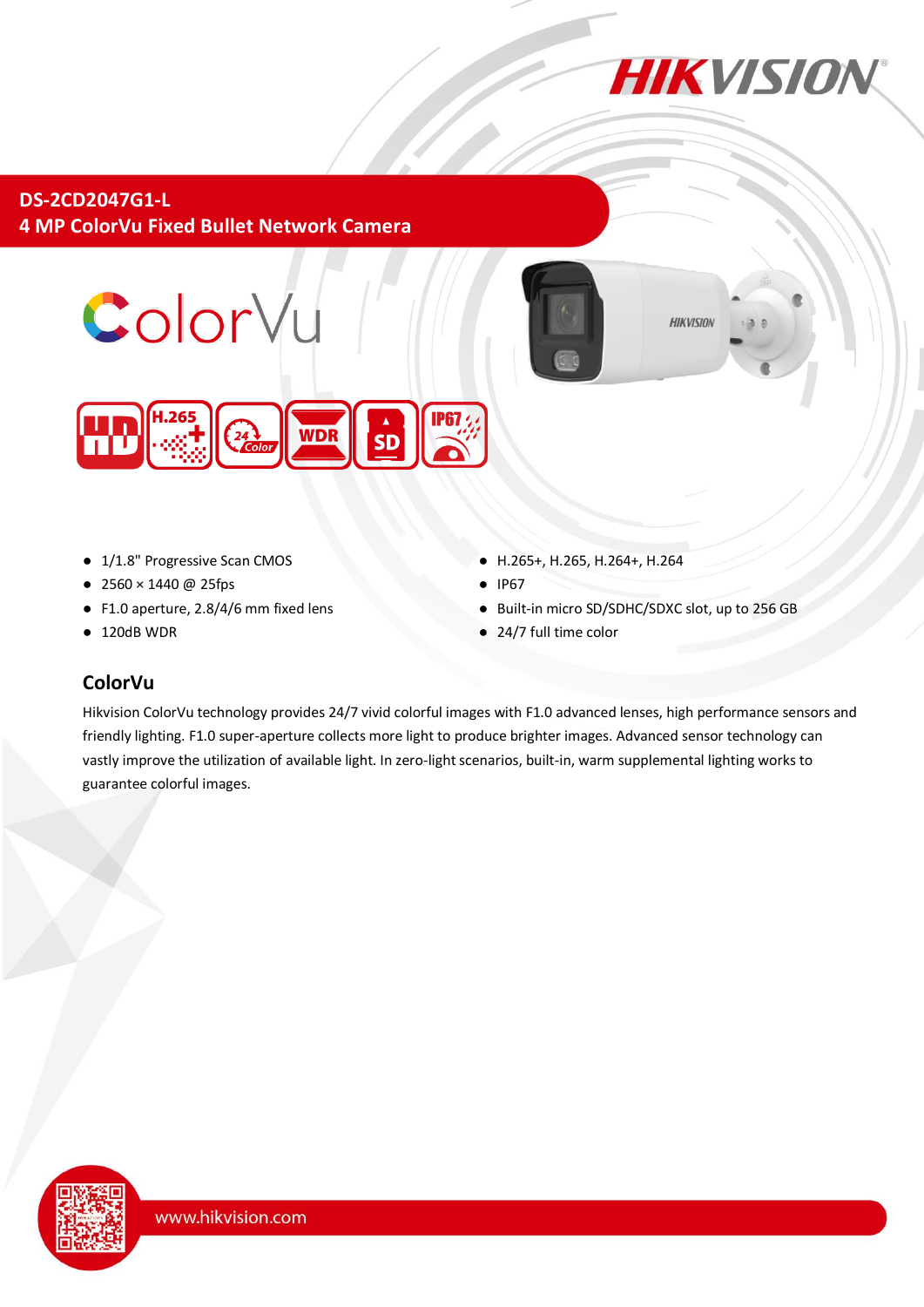

# **Specifications**

| Camera                                                                                                    |                                                                              |  |
|-----------------------------------------------------------------------------------------------------------|------------------------------------------------------------------------------|--|
| Image Sensor                                                                                              | 1/1.8" progressive scan CMOS                                                 |  |
| Min. Illumination                                                                                         | Color: 0.0014Lux @ (F1.0, AGC ON), 0 Lux with white light                    |  |
| Shutter Speed                                                                                             | 1/3s to 1/100,000s                                                           |  |
| Slow Shutter                                                                                              | Yes                                                                          |  |
| Wide Dynamic Range                                                                                        | 120dB                                                                        |  |
| Angle Adjustment                                                                                          | Pan: 0 to 360°, tilt: 0 to 90°, rotation: 0 to 360°                          |  |
| Lens                                                                                                      |                                                                              |  |
| Lens Type                                                                                                 | 2.8/4/6 mm, fixed lens                                                       |  |
| <b>FOV</b>                                                                                                | 2.8 mm, horizontal FOV: 102°, vertical FOV: 51°, diagonal FOV: 125°          |  |
|                                                                                                           | 4 mm, horizontal FOV: 89°, vertical FOV: 46°, diagonal FOV: 105°             |  |
|                                                                                                           | 6 mm, horizontal FOV: 54°, vertical FOV: 30°, diagonal FOV: 62°              |  |
| Aperture                                                                                                  | F1.0                                                                         |  |
| Lens Mount                                                                                                | M16                                                                          |  |
| Illuminator                                                                                               |                                                                              |  |
| White Light Range                                                                                         | 30 m                                                                         |  |
| <b>Video</b>                                                                                              |                                                                              |  |
| Max. Resolution                                                                                           | $2560 \times 1440$                                                           |  |
| Main Stream                                                                                               | 50Hz: 25fps (2560 × 1440, 2304 × 1296, 1920 × 1080, 1280 × 720)              |  |
|                                                                                                           | 60Hz: 24fps (2560 × 1440), 30fps(2304 × 1296, 1920 × 1080, 1280 × 720)       |  |
| Sub Stream                                                                                                | 50Hz: 25fps (640 × 480, 640 × 360, 320 × 240)                                |  |
|                                                                                                           | 60Hz: 30fps (640 × 480, 640 × 360, 320 × 240)                                |  |
| Third stream                                                                                              | 50Hz: 1fps (1280 × 720, 640 × 480, 640 × 360, 352 × 288, 320 × 240)          |  |
|                                                                                                           | 60Hz: 1fps (1280 × 720, 640 × 480, 640 × 360, 352 × 288, 320 × 240)          |  |
| Video Compression                                                                                         | Main stream: H.265+/H.264+/H.265/H.264<br>Sub-stream: H.265/H.264/MJPEG      |  |
|                                                                                                           | Third stream: H.265/H.264                                                    |  |
| Video Bit Rate                                                                                            | 32 Kbps to 8 Mbps                                                            |  |
| H.264 Type                                                                                                | Baseline Profile, Main Profile, High Profile                                 |  |
| H.265 Type                                                                                                | Main Profile                                                                 |  |
| <b>Stream Type</b>                                                                                        | Main stream/Sub-stream/third stream                                          |  |
| Simultaneous Live View                                                                                    | Up to 6 channels                                                             |  |
| Scalable Video Coding (SVC)                                                                               | Yes                                                                          |  |
| Region of Interest (ROI)                                                                                  | 1 fixed region for each stream                                               |  |
| * Note: The frame rate of the sub-stream cannot exceed the maximum frame rate of the current main stream. |                                                                              |  |
| <b>Network</b>                                                                                            |                                                                              |  |
| API                                                                                                       | ONVIF (PROFILE S, PROFILE G), ISAPI, SDK                                     |  |
| Protocols                                                                                                 | TCP/IP, ICMP, HTTP, HTTPS, FTP, DHCP, DNS, DDNS, RTP, RTSP, NTP, UPnP, SMTP, |  |
|                                                                                                           | IGMP, 802.1X, QoS, IPv6, UDP, Bonjour, SSL/TLS                               |  |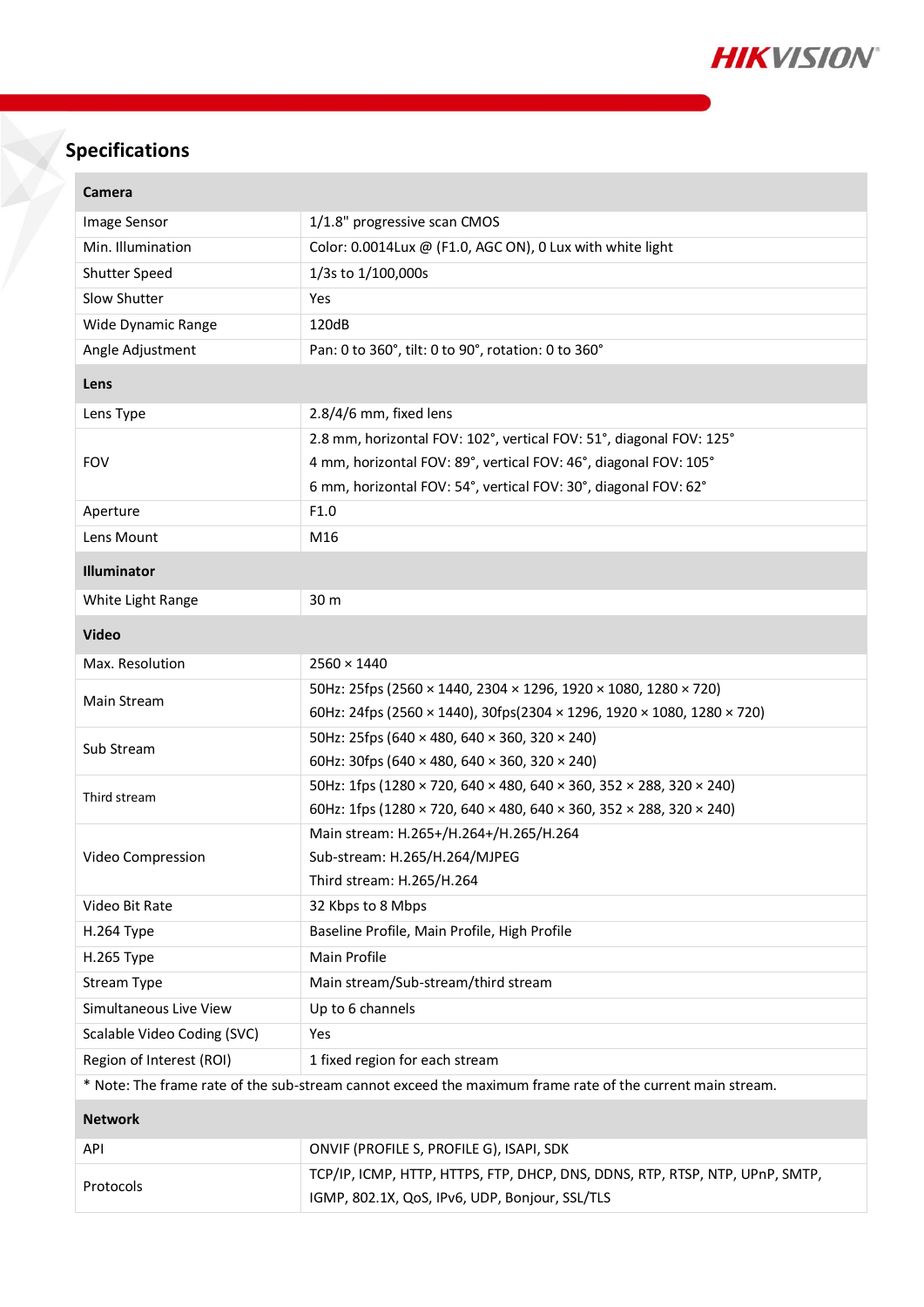

| User/Host                    | Up to 32 users. 3 user levels: administrator, operator and user                           |
|------------------------------|-------------------------------------------------------------------------------------------|
| Security                     | Password protection, complicated password, HTTPS encryption, watermark, IP address        |
|                              | filter, basic and digest authentication for HTTP/HTTPS, WSSE and digest authentication    |
|                              | for ONVIF, RTP/RTSP OVER HTTPS, Control Timeout Settings, Security Audit Log, TLS         |
|                              | 1.2                                                                                       |
| Network Storage              | microSD/SDHC/SDXC card (256 GB), local storage and NAS (NFS, SMB/CIFS), ANR               |
| Client                       | iVMS-4200, Hik-Connect, Hik-Central                                                       |
| Web Browser                  | IE8+, Chrome41.0-44, Firefox30.0-51, Safari8.0-11                                         |
| Image                        |                                                                                           |
| Day/Night Switch             | Day/Night                                                                                 |
| Image Enhancement            | BLC, HLC, 3D DNR                                                                          |
| <b>Image Settings</b>        | Saturation, brightness, contrast, sharpness, AGC, and white balance are adjustable by     |
|                              | client software or web browser                                                            |
| S/N Ratio                    | >50dB                                                                                     |
| Interface                    |                                                                                           |
| <b>RS-232</b>                | RS-232 serial port control                                                                |
| On-board Storage             | Built-in micro SD/SDHC/SDXC slot, up to 256 GB                                            |
| <b>Hardware Reset</b>        | Yes                                                                                       |
| Communication Interface      | 1 RJ45 10M/100M self-adaptive Ethernet port                                               |
| <b>Smart Feature-Set</b>     |                                                                                           |
|                              | Motion detection, video tampering alarm, exception (IP address conflict, illegal login,   |
| <b>Basic Event</b>           | HDD full, HDD error)                                                                      |
| <b>Premier Protection</b>    | Intrusion detection, line crossing detection                                              |
| General                      |                                                                                           |
| Web Client Language          | English, Russian, Italian, French, Polish, Portuguese, Spanish, Turkish                   |
| <b>General Function</b>      | One-key reset, anti-flicker, heartbeat, mirror, password protection, privacy masks, IP    |
|                              | address conflict, flash log                                                               |
| Software Reset               | Yes                                                                                       |
| Linkage Method               | Upload to FTP/NAS/memory card, notify surveillance center, send email, trigger<br>capture |
| <b>Storage Conditions</b>    | -30 °C to 60 °C (-22 °F to 140 °F)                                                        |
| <b>Startup and Operating</b> |                                                                                           |
| Conditions                   | -30 °C to 60 °C (-22 °F to 140 °F)                                                        |
| Power Supply                 | 12 VDC ± 20%, PoE: 802.3af                                                                |
| Power Consumption and        | 12VDC, 0.5 A, max. 6 W; PoE:(802.3af, 36V to 57V), 0.2 A to 0.1 A, max. 7.5 W             |
| Current                      |                                                                                           |
| Power Interface              | <b>Φ5.5 mm coaxial power plug</b>                                                         |
| Material                     | Metal                                                                                     |
| Camera Dimension             | $85 \times 85 \times 218$ mm $(3.3" \times 3.3" \times 8.6")$                             |
| Package Dimension            | $315 \times 137 \times 141$ mm $(12.4" \times 5.4" \times 5.6")$                          |
| Camera Weight                | 0.710 kg (1.6 lb.)                                                                        |
| With Package Weight          | 1.035 kg (2.3 lb.)                                                                        |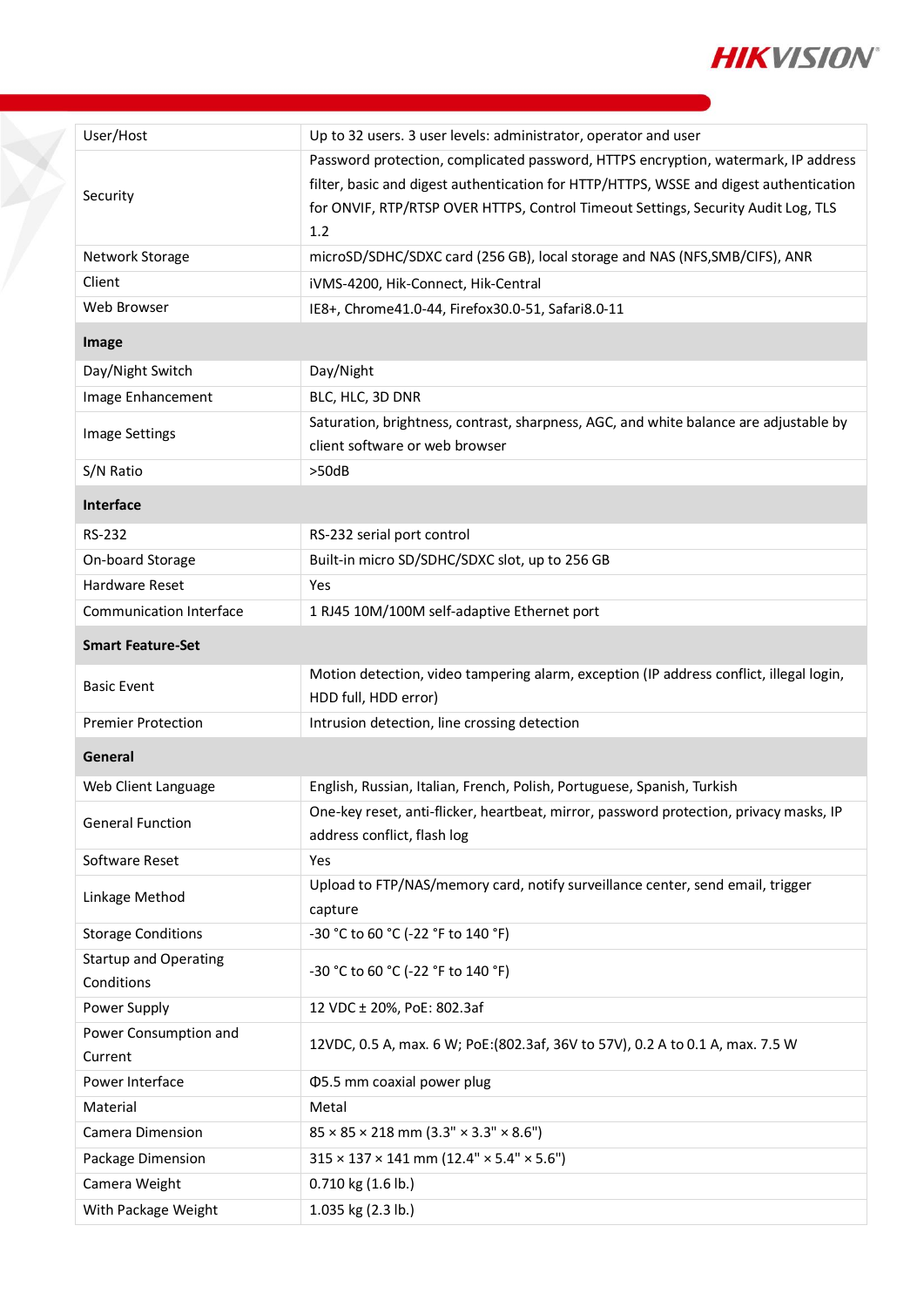

| Approval    |                                                                                                                                                                                             |
|-------------|---------------------------------------------------------------------------------------------------------------------------------------------------------------------------------------------|
| Protection  | Ingress protection: IP67 (IEC 60529-2013)                                                                                                                                                   |
| EMC         | CE-EMC (EN 55032: 2015, EN 61000-3-2: 2014, EN 61000-3-3: 2013, EN 50130-4: 2011<br>+A1: 2014); RCM (AS/NZS CISPR 32: 2015); IC (ICES-003: Issue 6, 2016); KC (KN 32:<br>2015, KN 35: 2015) |
| Safety      | UL (UL 60950-1); CB (IEC 60950-1:2005 + Am 1:2009 + Am 2:2013); CE-LVD (EN 60950-<br>1:2005 + Am 1:2009 + Am 2:2013); BIS (IS 13252(Part 1):2010+A1:2013+A2:2015); LOA<br>(IEC/EN 60950-1)  |
| Environment | CE-RoHS (2011/65/EU); WEEE (2012/19/EU); Reach (Regulation (EC) No 1907/2006)                                                                                                               |

*\* Listed resolutions are only selectable options. It does not mean that all streams can work at their maximum resolution at the same time.*

#### **Available Model**

DS-2CD2047G1-L (2.8/4/6 mm)

#### **Dimension**



Unit: mm(inch)

## **Accessory**



**DS-1276ZJ-SUS Corner Mount**



**DS-1280ZJ-S Junction Box**



**DS-1275ZJ-SUS Vertical pole mount**